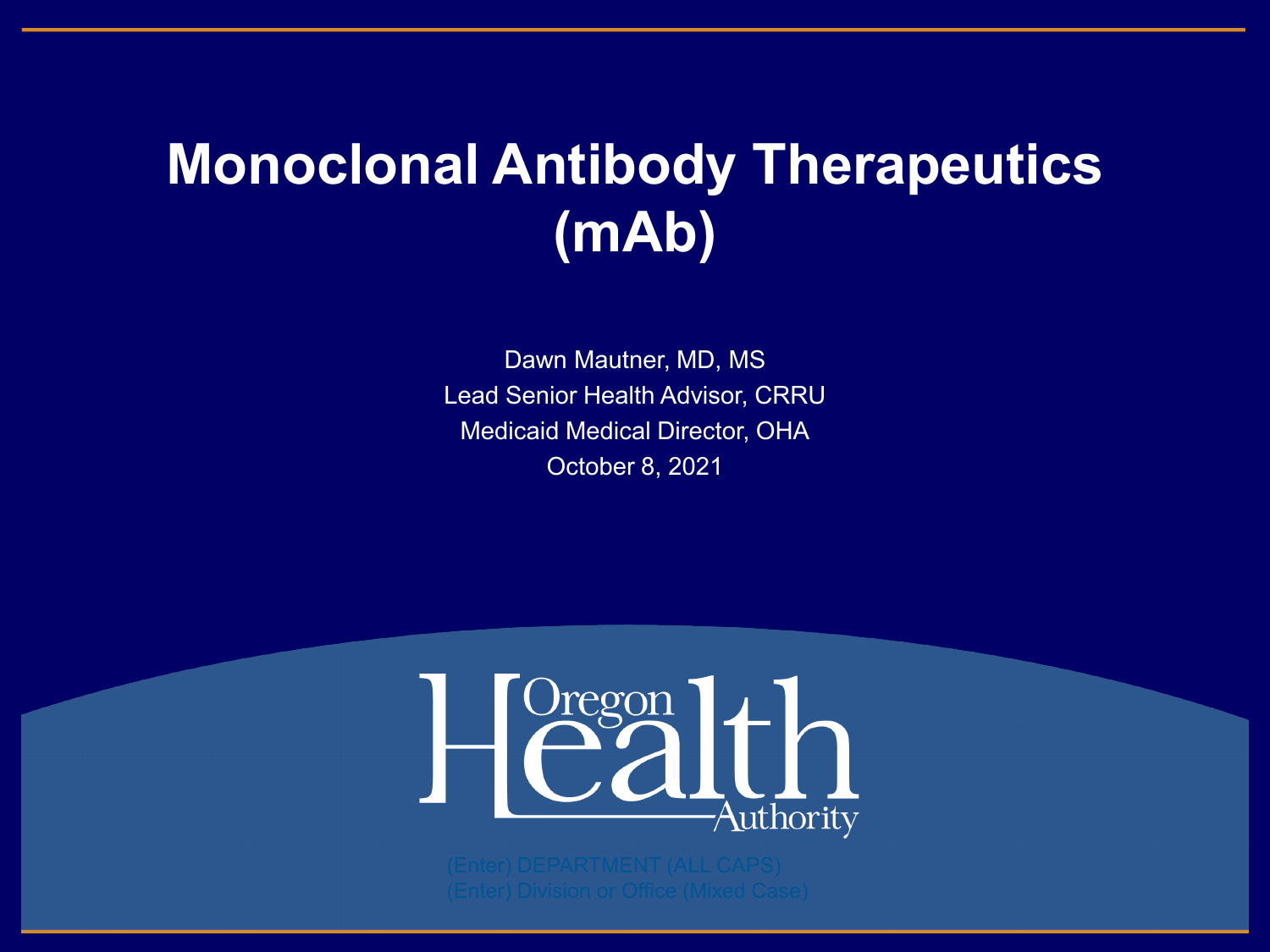### **What are monoclonal antibodies (mAb)?**

- Lab-created antibodies that target the spike protein of the SARS-CoV2 virus.
- Emergency Use Authorization (EUA):
	- treatment of mild to moderate infection for those who are confirmed COVID-19 positive
		- Reduces hospitalizations by up to 70% when used as treatment.
	- post-exposure prophylaxis (PEP) treatment for certain eligible individuals.
		- Reduces hospitalization by up to 81% when used as PEP.
- All products effective against Delta
- IV and subcutaneous (SQ) administration options

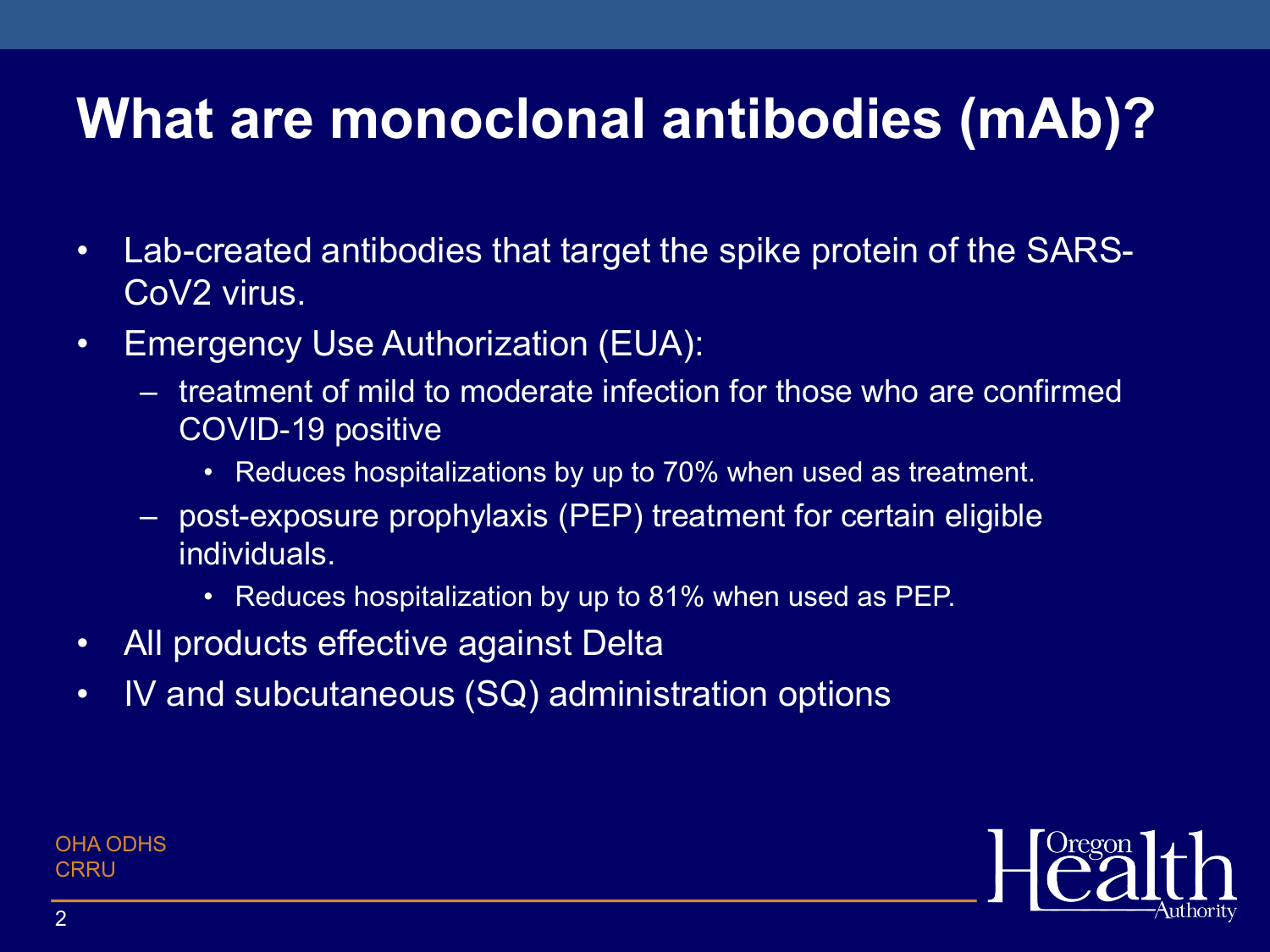# **Eligibility**

- People ages 12 and older who weigh more than 40kg/88lbs who:
	- Test positive for COVID-19
	- Are experiencing mild to moderate symptoms
	- Onset within 10 days
	- Are considered high risk for going into the hospital due to age (more than 65 years old), weight, pregnancy, immunosuppressive disease or treatment, or other chronic conditions

#### OR

- People ages 12 and older, weighing more than 40 kg/88lbs, who are exposed or at high risk for exposure (such as in congregate settings) and are:
	- Incompletely vaccinated i.e. unvaccinated or partially vaccinated
	- Fully vaccinated but expected not to have as strong an immune response because of immunocompromising illness or being on immunosuppressive medications.

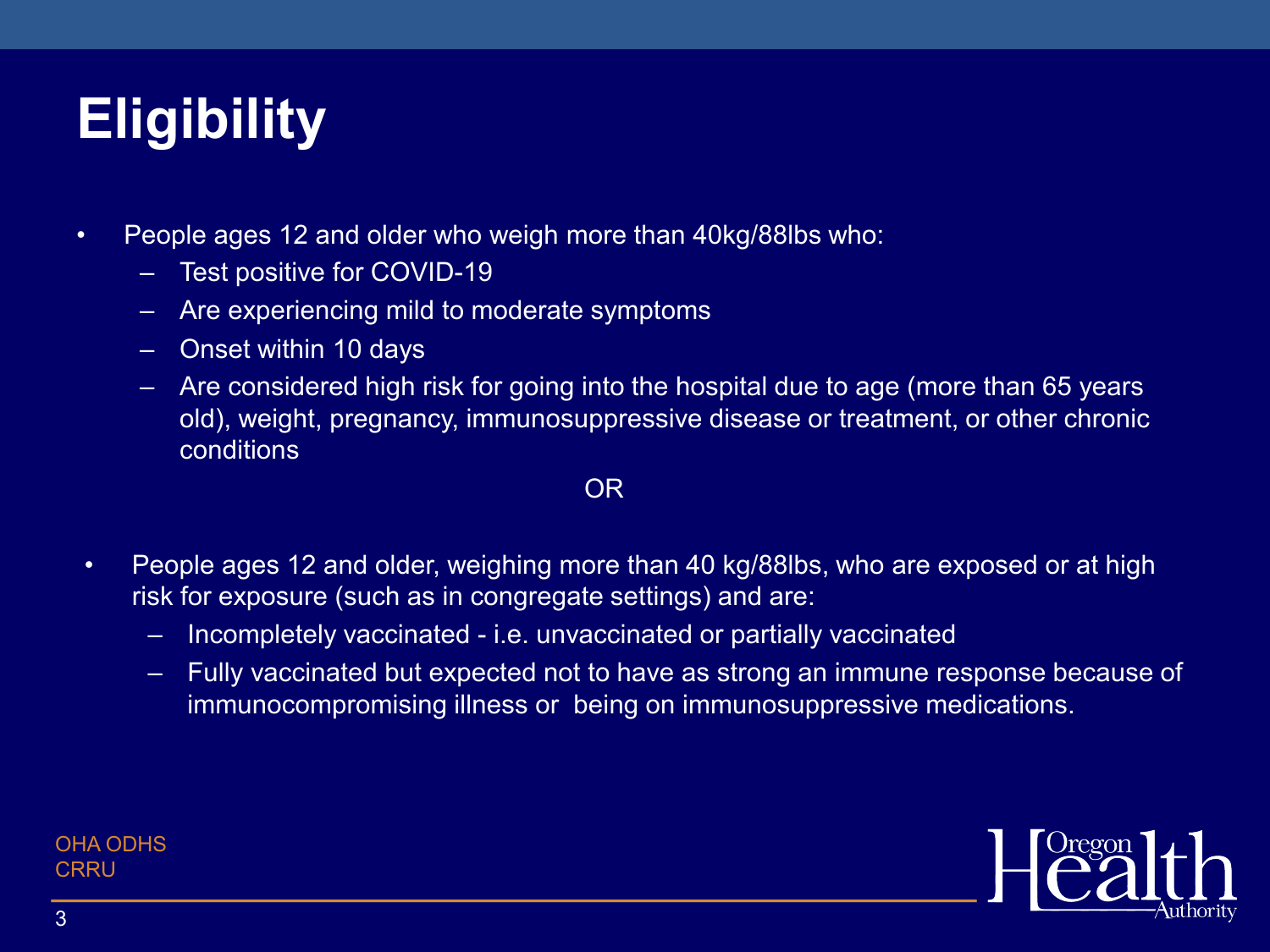# **Supply and distribution**

- September 13, 2021 allocation transitioned to states
- National distributor: Amerisource Bergen
	- Supply constraints
	- Delays
- Every Monday, HHS releases state allocation numbers for mAb therapeutics.
- Sites have until Wednesday at 11:59 PM to place their orders with **OHA**

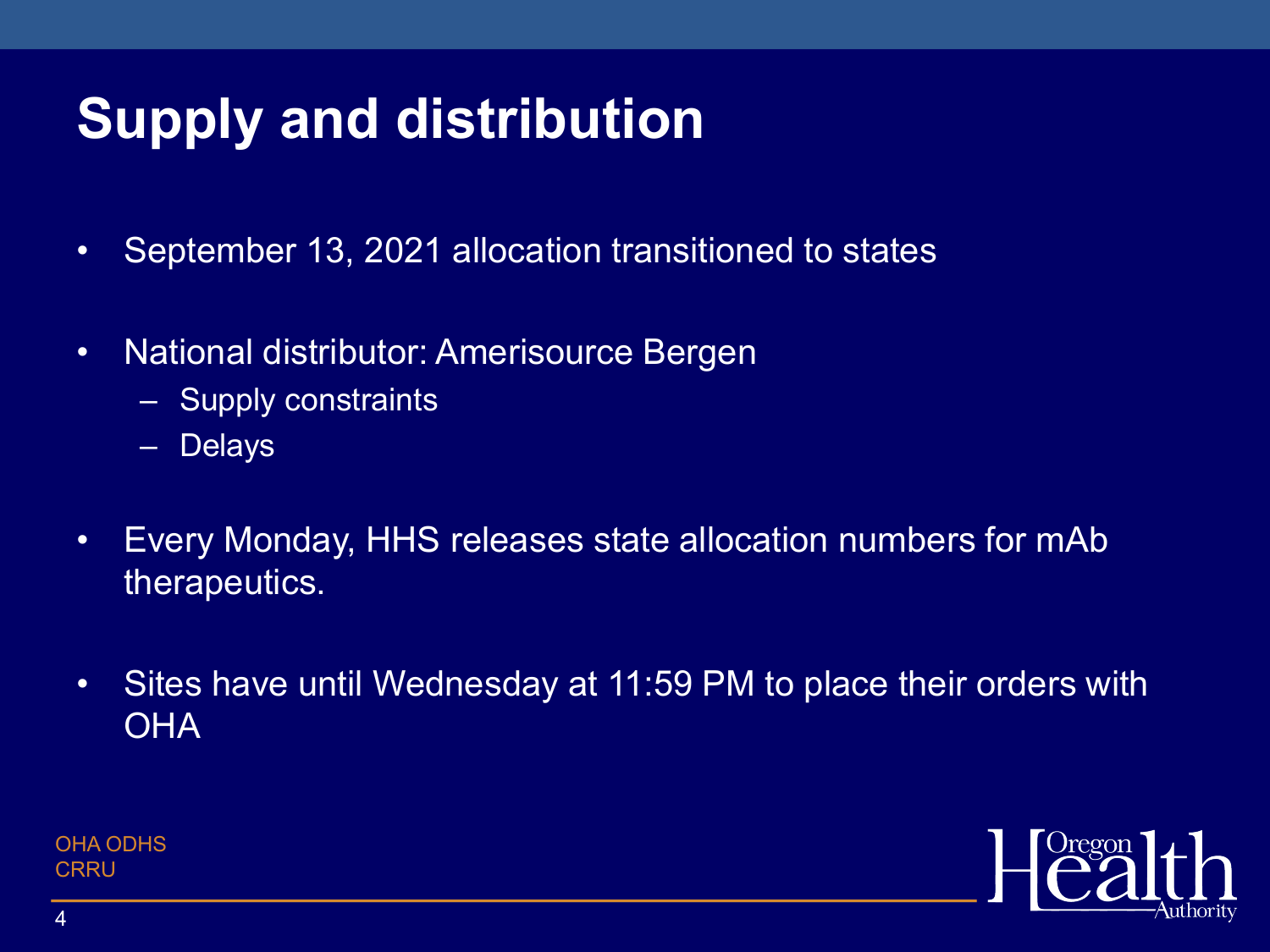# **Centering Equity in Allocation**

- Equitable mAb administration can help mitigate COVID-19's disproportionate impacts on certain populations.
- Priority: FQHCs & Tribal Clinics
- weighted average of % hospitalizations & % cases informs proportionate allocation to counties/regions
- CCVI by ordering site when there is a greater demand versus supply within a given county or region
- Future methodology considerations include:
	- Utilization data, LPHA selection of priority sites, & demographic data

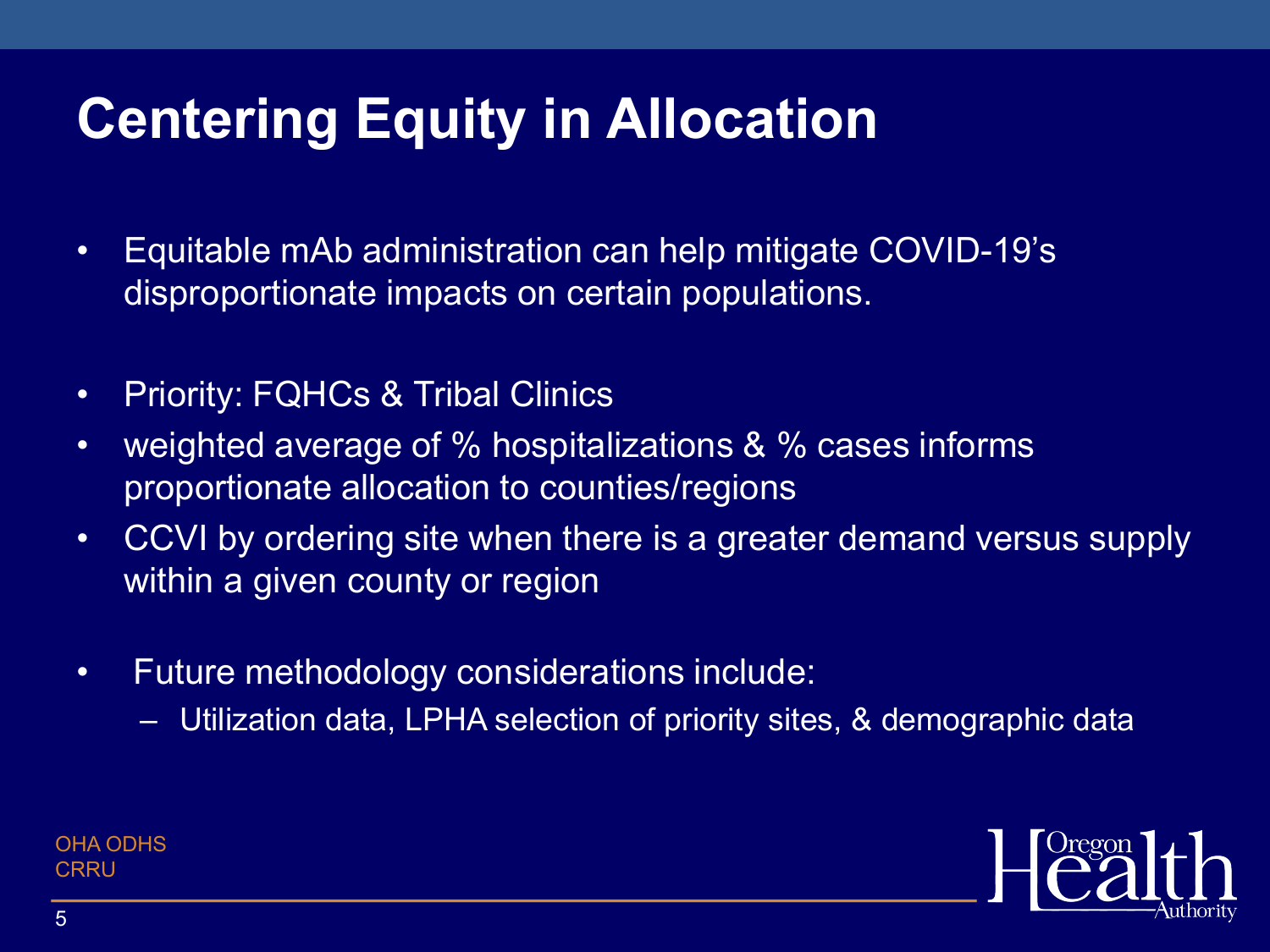#### Weekly cadence

| Monday                                                                                            | Tuesday | Wednesday                                                                                                                                                                                      | Thursday                                               | Friday                                                                                                                                                                                                          |
|---------------------------------------------------------------------------------------------------|---------|------------------------------------------------------------------------------------------------------------------------------------------------------------------------------------------------|--------------------------------------------------------|-----------------------------------------------------------------------------------------------------------------------------------------------------------------------------------------------------------------|
| HHS notifies OHA of<br>allocation amount<br>for Oregon<br>Ordering email goes<br>out to providers |         | Epi team reports on<br>prior week's data<br>including COVID<br>hospitalizations and<br>cases<br>Utilization<br>reporting due 11:59<br>p.m. ET<br>Orders from<br>sites due by 11:59<br>p.m. PST | mAb team<br>calculates allocation<br>using methodology | Place orders with<br>ABC by 2 p.m. PST<br><b>Email confirmation</b><br>of order amount<br>with sites<br>Email or phone<br>communication with<br>sites denied orders;<br>offer TA to assist<br>with registration |

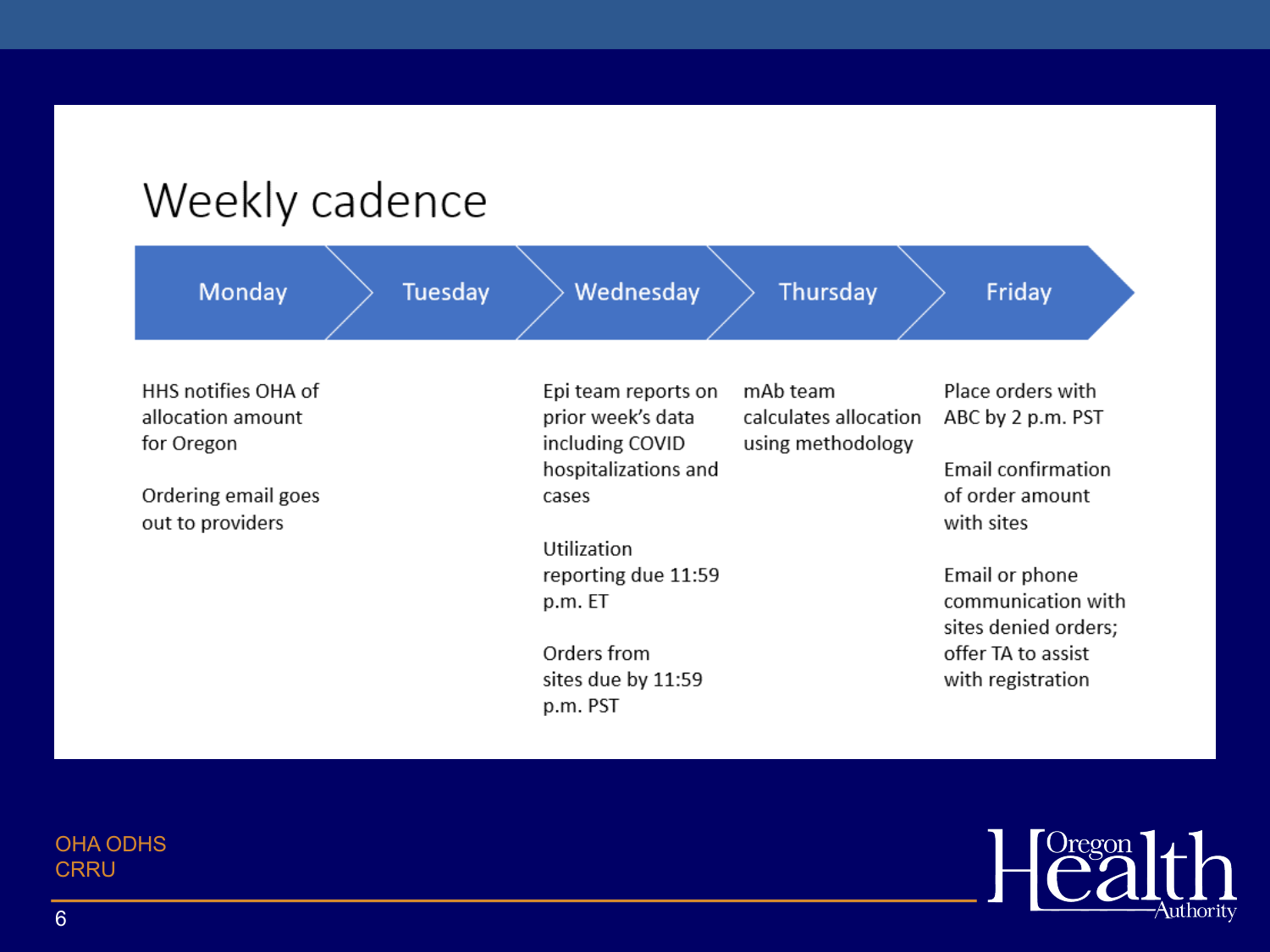# **Thank you!**

- OHA mAb webpage
	- <https://www.oregon.gov/oha/covid19/Pages/monoclonal-antibody-therapy.aspx>